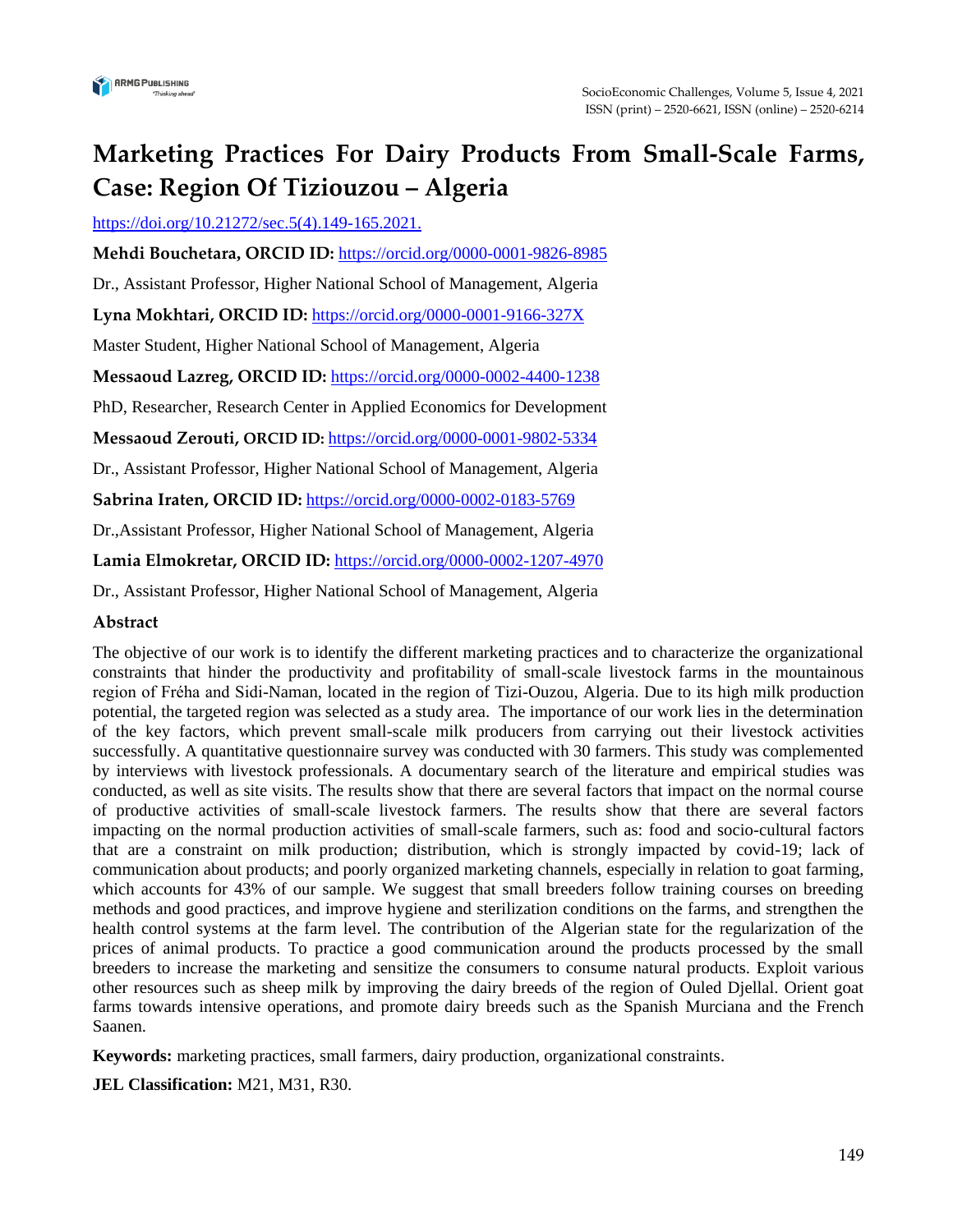SocioEconomic Challenges, Volume 5, Issue 4, 2021 ISSN (print) – 2520-6621, ISSN (online) – 2520-6214



**Cite as:** Bouchetara, M., Mokhtari, L., Lazreg, M., Zerouti, M., Iraten, S., Elmokretar, L. (2021). Marketing Practices For Dairy Products From Small-Scale Farms, Case: Region Of Tiziouzou – Algeria. *SocioEconomic Challenges*, *5*(4), 149-165. [https://doi.org/10.21272/sec.5\(4\).](https://doi.org/10.21272/sec.5(4))149-165.2021.

**Received:** 09.10.2021 **Accepted:** 02.12.2021 **Published:** 30.12.2021

Copyright: © 2021 by the authors. Licensee Sumy State University, Ukraine. This article is an open access article distributed under the terms and conditions of the Creative Commons Attribution (CC BY) license [\(https://creativecommons.org/licenses/by/4.0/\)](https://creativecommons.org/licenses/by/4.0/).

# **1. Introduction**

Agriculture is experiencing increasing changes especially in the Mediterranean areas; agricultural and territorial activities play an important role in the lengthening of local and global affairs (Martine Napoleone, Jean-Pierre Boutonnet, 2016). In Algeria, especially in the mountainous regions, small-scale livestock farming contributes to food security, to the economic status of mountain households, and to their maintenance in poor and difficultto-access territories (Khelaf Saidani, 2019). However, certain changes in the environment of livestock farms, such as climatic disturbances, demographic growth, the influence of the market and especially the internationalization of trade, have affected small-scale livestock farmers in terms of production (Mouhous Azzeddine, 2015).

The growing number of consumers who are interested in improving their health condition is constantly increasing. However, understanding consumers' expectations for such products helps small-scale producers to transform their milk production into derivatives, and to design suitable marketing strategies to reach consumers desiring to improve their health. (Yilmaz-Ersan, Ozcan, & Akpinar-Bayizit, 2020). The milk chain includes three main sales channels: industrial products, cheeses and other dairy specialties. (Sophie Reviron, 2018).

Resonance in terms of milk chain helps to improve the capacity of producers, in order to solve difficulties, make production decisions and exploit loopholes through the interventions of all key players in the chain (SOLTANI, 2017). Dairy production development policies should focus on strategies to improve productivity and profitability in mountainous areas (Mouhous, Djellal, Guermah, & Kadi, 2020). Small-scale milk producers have become key players in all channels. (Barragan-ochoa, 2018) These small farms are based on the valorisation of local breeds of the country with low dairy potential. (Missouhou, 2020). In Algeria, the activity of dairy farming is neglected because of the most widespread strategies, diversification and pluriactivity. While there is a strong potential for the development of other sources of milk (goat, ewe, camel) that will help the growth of the dairy basin (Lazereg, Bellil, Djediane, & Zaidi, 2020).

The growth of dairy production plays an important role in the economic development of the country (Mouhous &Cherfaoui. LM, 2015). Indeed the production of milk is still low despite the implementation of strategies to support the production and collection of milk. (SRAIRI & BAHRI, 2013). However, Algerian dairy farming still suffers from several flaws (Mouhous & LM.Cherfaoui, 2015).

Our study will focus on their marketing practices with the aim of increasing and improving milk production in Algeria. Following the studies of (k.Dieng, 2014) on the socio-economic factors of its actors in the dairy sector and the various obstacles that impact the local milk value chain in Senegal. So that we can achieve our objectives, our research question is formulated as follows: What are the organizational constraints that impact the commercial practices of small-scale milk producers?

Several academic works have addressed this issue (k.Dieng, 2014), (Barragan-ochoa, 2017) and (A.Mouhous, et al., 2018). Our contribution will be to study the socio-economic variables, organizational constraints, profitability of farmers, and the brakes that influence the marketing practices of dairy products from small-scale farms. In order to answer this problem, we put forward two hypotheses:

H1: The socio-economic status of small-scale milk producers has a direct relationship with the productivity and

 $\odot$  $\odot$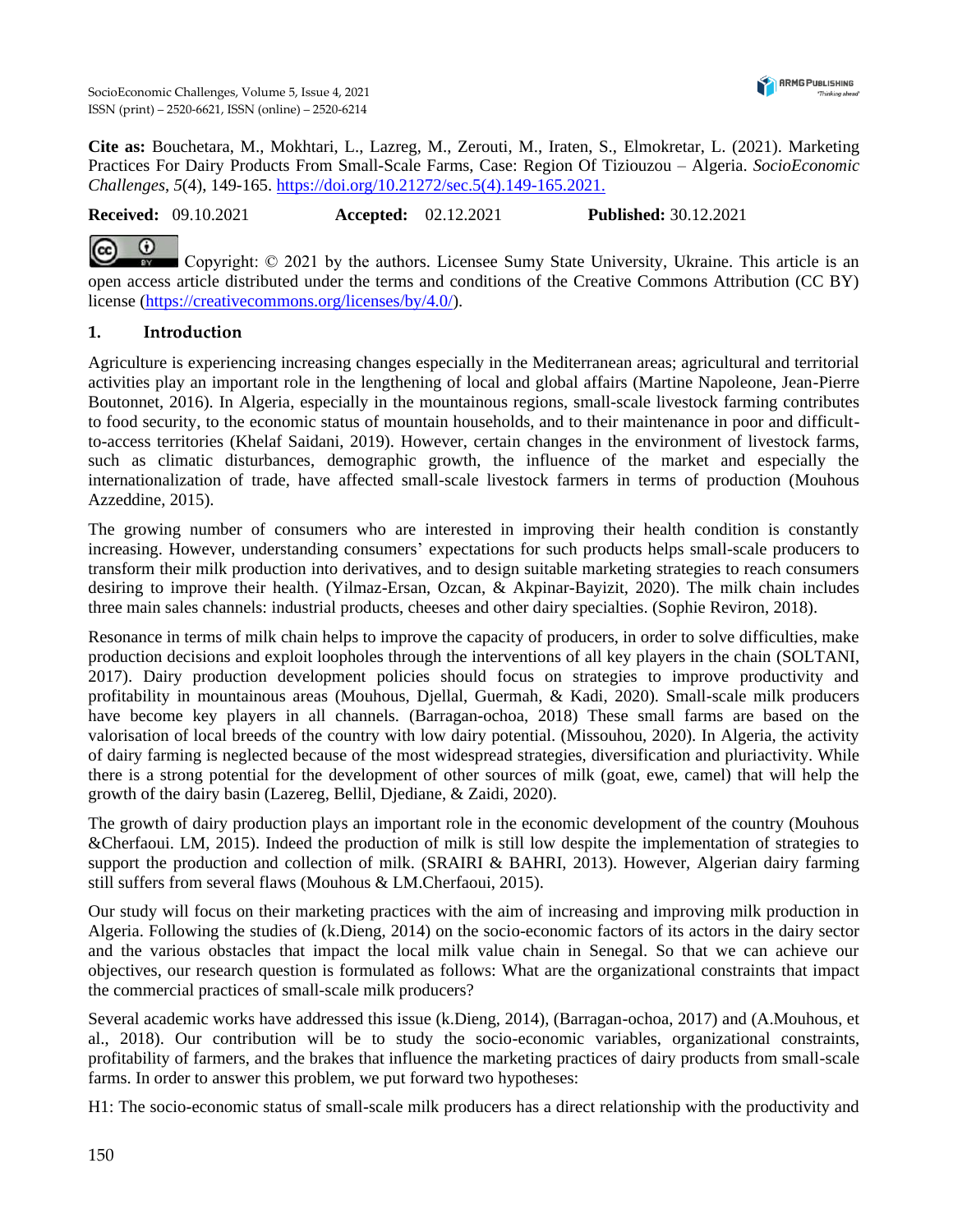

## profitability of farmers.

H2: The irrationality of the actors and the lack of education have a negative impact on the production of smallscale farmers.

# **2. Literature review**

# **2.1. The contribution of the sectorial approach**

Inspired by industrial economics, the commodity chain approach helps analyze the growth of urban markets and incorporate farmers into the market economy (Soltani, 2017). Moreover, it is considered as an operational and strategic division of the economy, it refers to the set of production, transformation and distribution actors related to a product or a group of products, with the aim of satisfying consumption.

The value chain approach is a tool for analysis and development of strategic actions, which represents an instrument that directs the regional and national economic policy of a country. The objective of using the concept of value chain is to understand and analyze the strategy of firms using SWOT analysis, in order to define the strengths, weaknesses, opportunities and threats on the organizational, economic and commercial level. The article (Ludovic Trempel, 2013) indicates that the commodity chain is an economic concept that complements the notion of branch or sector in order to understand the dynamics of emergence, decline and configuration of its components. The perishable nature of agricultural products such as (Milk, Fruits, Vegetables, Meat) lead the work on the choices of actors to increase the management of quality and risk throughout the chain. The concept of commodity chain becomes an important tool for public decisions; it also helps to analyze the growth of urban food markets, based on the Walrasian paradigm and the development of experimental economics.

# **2.2 The contribution of the territorial approach**

Agriculture is undergoing increasing changes especially in the Mediterranean areas; agricultural and territorial activities play an important role in the extension of local and global affairs According to (Martine.N, Boutonnet J.P, 2016). The interactions between the sectors/breeding systems and territories impact the development models and help to establish an analysis of the evolution of the dairy actions in a specific territory, the results of this reasoning demonstrate that the evolution of this sector is directly related to the growth of consumption. The existence of development models helps to respond to the increase in world food demand, the geographical concentration of urban demand and the sustainability of activities in the territories. The method used is to schematize the different interactions between marketing, types of products sold, breeding methods, territories as a system, there can be different types of systems, and each system has its own coherences and does not necessarily have the same attributes.

## **2.3 Distribution of value in the dairy sector**

The distribution of the value created between actors in a sector has always been a challenge for researchers and public authorities in order to guarantee the resilience of vulnerable actors. In addition, the objective is to detect elements of analysis and identify actions to be taken to improve the return of value to agricultural producers. A documentary search of the scientific literature and empirical studies was carried out, mainly through interviews with experts and professionals in the sector, and possibly through site visits (Sophie Reviron, 2018).

The originality and quality of the ingredient is a key element in determining its value, if the batches are available in large quantities in this case the purchase is made in spot at the market price regardless of its value. It only takes a few quantities more or less to make the price go up or down overall market. The results of this paper show that the more producers and processors are able to differentiate their products and get the consumer to pay more, the higher the share of value perceived by retailers. The study focuses on the impact of governance structure on the return of value to producers.

## **2.4 Socio-economic factor**

The article (k.Dieng, 2014) studies the different organizational constraints that impact the local milk value chain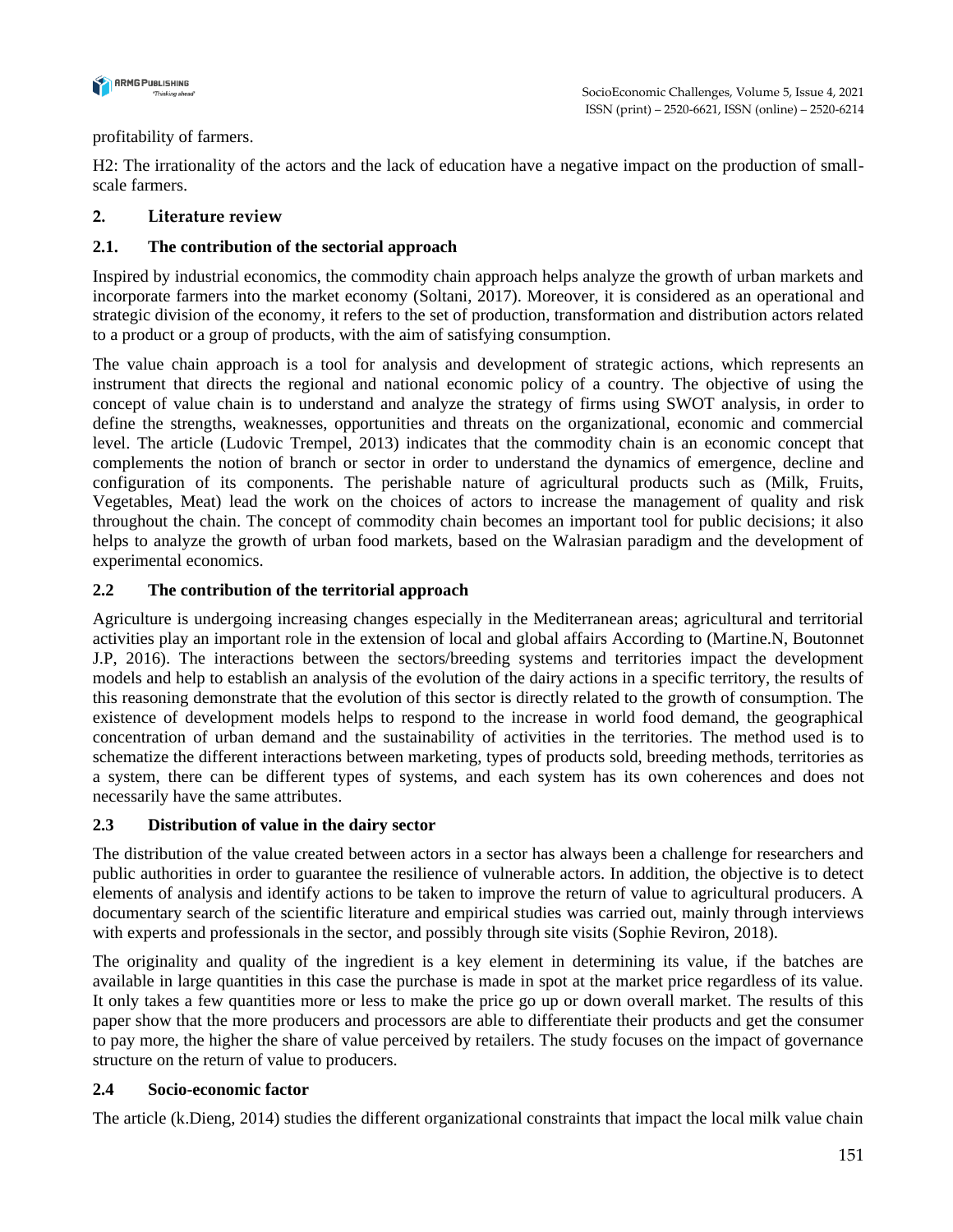

in Senegal, the authors focus on the socio-economic factor of its actors. The strong demographic growth of the country implies an increase in the local demand for dairy products. The authors therefore question the impact of the socio-economic profile of the actors on the dairy productivity; they therefore chose the Kaolack region thanks to its high productive potential of milk to conduct their study. The survey was conducted by administering questionnaires and interviews with professionals and stakeholders, the questions relate to the characteristics of gender, age and socio- professional activity, the analysis used in this study is the descriptive statistical method made using SPSS for the calculation of frequencies, means and standard deviations. The results led to understand the impact of several variables on production. the authors find that the intergenerational gaps are very high as well as the actors of the value chain, are characterized by a higher rate of illiteracy and not only depend on working on the dairy sector but they prefer to diversify their professional activities which negatively impact the development and innovation in the livestock sector and dairy production. The study shows that the development of the value chain in the milk sector in this region is very limited due to the mismanagement of actors, lack of education and professionalism.

# **2.5 Diversification strategies on farms**

The article (Hochuli, Hochuli, & Schmid, 2021) focuses on the strategic concepts of farm diversification and specialization in dairy production, the aim of the latter is to know which strategy to adapt to increase farmers' profitability. Many studies in the academic literature assume that diversification strategy and direct marketing of agricultural goods or services such as agritourism can absorb price volatility, but agritourism activities generate uncertain returns on investment due to general risks and lack of knowledge in tourism services operation management. Direct marketing from the farm involves different distribution channels, including farmers' markets in town, farm shops or mail order from farms. Farmers engage in direct marketing for a better income. Consumers are looking for security of supply and traceability of products.

According to the authors of this article, there are other factors that positively impact the strategy of direct marketing and agritourism as diversification strategies for successful farming. The geographical location of the dairy sectors and an important element in the strategic orientation towards specialization or diversification, given the different altitudes it is favorable to make production in the lowland regions than the mountainous and hilly regions, therefore the volumes of productions will be different and therefore the farm income and costs will be also different.

In conclusion, the study shows that farms using agritourism have a better result than farms practicing direct marketing and specialization. In addition, it is more profitable to adapt a service that responds to the demand and is different from the tourist enterprises, and the income objectives are achieved by the farms using agritourism.

## **2.6 Socio-demographic factor and probiotic dairy products**

The article (Yilmaz-Ersan, Ozcan, & Akpinar-Bayizit, 2020) discusses the growing number of consumers who are interested in improving their health status, which is why probiotic dairy products have become the fastest growing rational supply market.

The study is conducted with 314 participants in the city of Bursa, Turkey. The objective of the article is to analyze and evaluate the socio-demographic characteristics, health status and awareness of consumers regarding dairy products, in order to better understand consumer attitudes. Therefore, they ask for more information on how to lead a healthier life through their diet.

According to the scientific literature, probiotics are considered as functional food substances, i.e. microorganisms that are benign for human health. Many researchers have focused on the health benefits of consumption, consumer perceptions and attitudes, and factors affecting purchase intentions. These studies have shown that the factors that impact the acceptability of probiotic products are the intrinsic and extrinsic food functions (appearance, taste, pleasure, safety, familiarity), as well as factors related to the consumers (lifestyle, socio-demographic and psychological characteristics, perceived values), and also factors related to the commercial environment.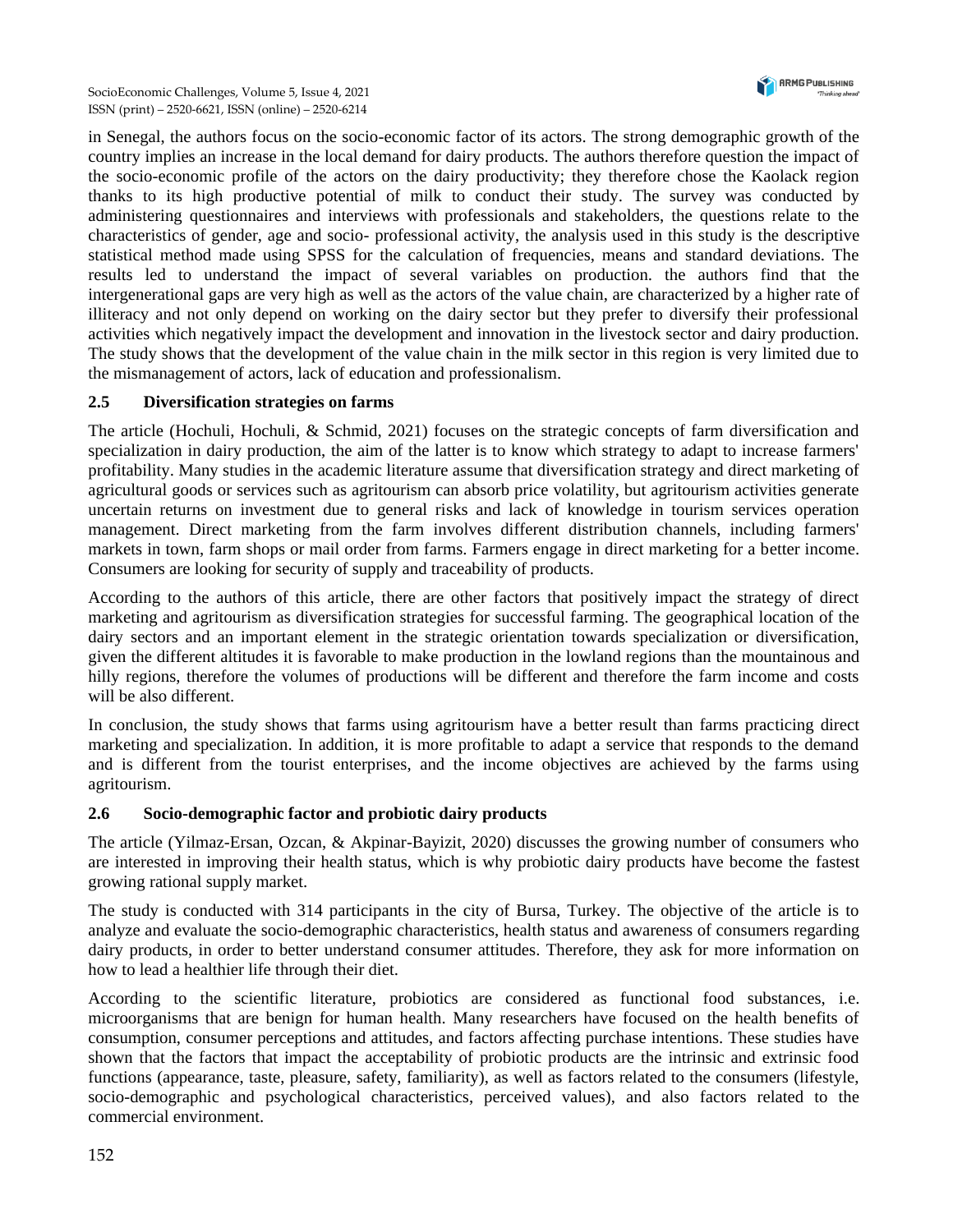

# **2.7 Economic performance of cattle farming**

The article (Mouhous, Djellal, Guermah, & Kadi, 2020) discusses the exploration of technical aspects and economic performance of cattle breeding in mountainous areas. The objective of this study is to identify the constraints, and the different technical potentialities of cattle farms. The study is carried out with 100 dairy farmers during 7 months, by administering questionnaires. The method used in this paper is descriptive analysis (frequency and standard deviations), with the aim of determining the similarities that characterize the farms and the identification of differentiating factors. The study was carried out by analyzing a K-Menascluster ING on a set of variables related to the agricultural area, the number of cows, the annual work unit and the possession of a tractor. The analysis of the results of this study are used to compare the management, production and economic performance of cattle farms.

For the estimation of the economic performance of dairy production, some parameters were calculated as cost variables: veterinary products feed and labor. The results show that all the respondents are engaged in beef farming as their main activity. Less than 5% have a secondary activity, the average age of the farmers is 35 years, and the average productivity of the cows is around 10.5 KG/D with two milking's/day, the milk consumption per day represents 2.8% of the milk production. Production subsidies represent 58% of the average income of farmers, which proves the low return of the dairy cattle farm. In conclusion, dairy production development policies should focus on strategies to improve productivity and profitability in mountain areas.

# **2.8 The impact of cyclical crises on the local dairy industry**

The authors (Lazereg, Bellil, Djediane, & Zaidi, 2020) demonstrate the impact of covid-19 on the dairy sector, focusing on changes in trade policies that lead to decreased exports and increased imports. These actions lead to higher food prices, lower household incomes and increased hunger in the world. Algeria has taken corrective measures for strategic quotas that are acceptable at present, but that may generate future risks due to price volatility on the world market. The authors of the article propose a reflection, for the milk sector concerning the changes of the state subsidies of prices, towards a policy of targeting. The objective is to push the actors to create integrated production poles, segmentation according to the size of the farms, and the organization of the marketing circuits, so that the stockbreeders create values in the circumstances with a high degree of risk.

The global covid-19 pandemic has had a negative impact on the world economy, the transition from a health crisis to an economic crisis has created challenges for the key sectors that contribute to food security, indeed the dairy sector has been affected, and thus observations reveal a strong disruption in livestock value chains. The milk sector in Algeria is very independent of world input markets, and this dependence has increased with the arrival of the COVID-19 pandemic

Dairy production in Algeria has several structural flaws that prevent the normal development of the production process, and climatic conditions are a limiting factor in the evolution of this sector, especially cheese production, which is the main obstacle. The activity of dairy farming is being neglected because of the most widespread strategies, diversification and pluriactivity. There is another potential for the development of other sources of milk (goat, ewe, camel) which will help the growth of the dairy basin, the public authorities must popularize the organization of the breeders, in association with the professionals in order to find adequate solutions to the constraints, which prevent the normal functioning of this sector.

## **2.9 Strategies for dealing with covid-19**

The article (Missouhou, 2020) analyses the consequences and effects of covid-19 on the milk and dairy products value chain and the strategies applied by the stakeholders. Production was negatively impacted by the pandemic with a 33% drop, the production and processing segment experienced job losses in the form of job abandonment or layoffs that were reported. Today, the milk industry and trade are experiencing strong growth, driven by a very high population increase. The demand for milk and its derivatives is constantly increasing. The author's show that the exploitation of the dairy sectors is extensive, located in rural areas. In addition, other semiintensive exploitation in peri-urban areas. These farms are based on the valorization of local breeds of the country with low dairy potential. The general objective of the study is to analyze the effects of covid-19 on the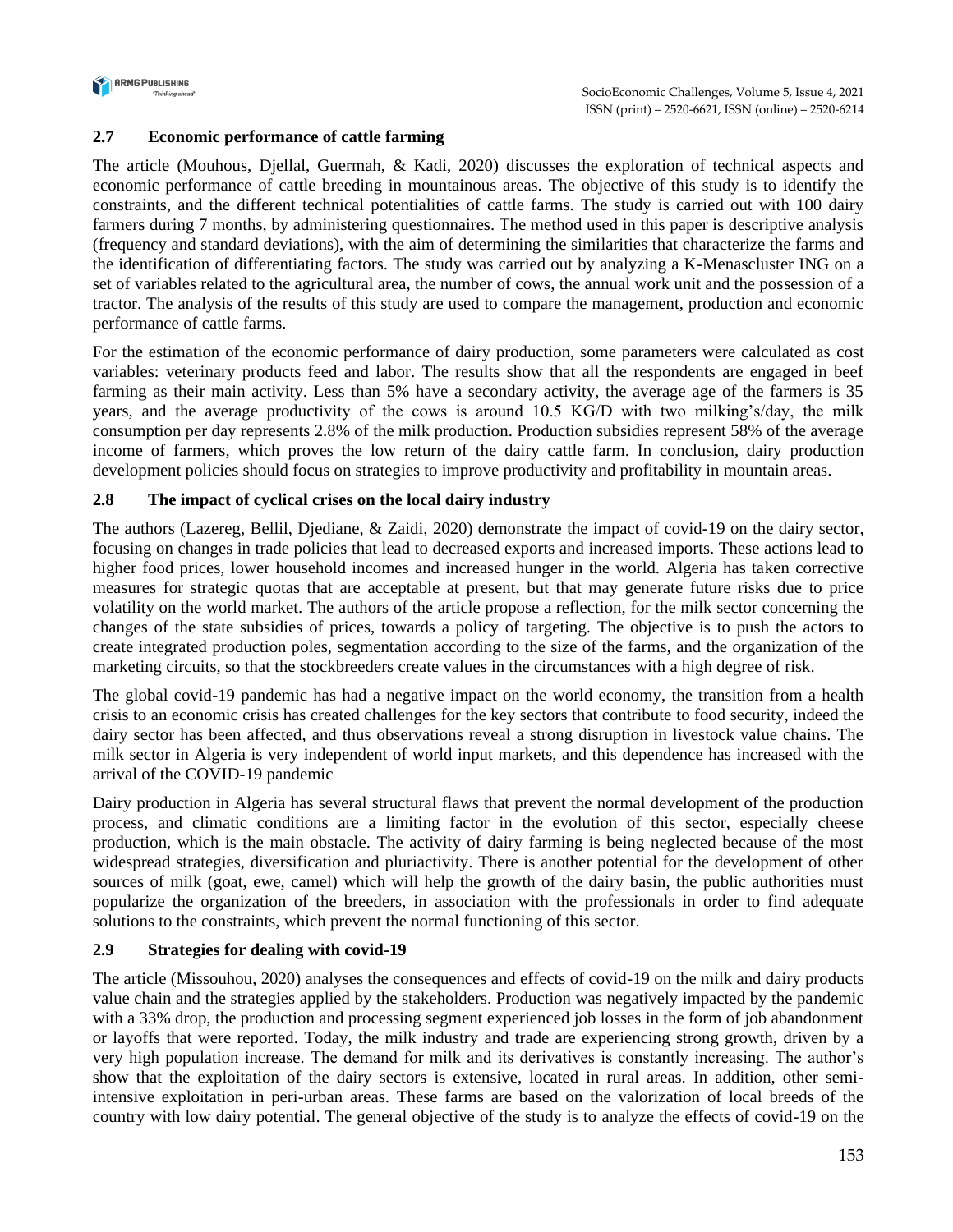

value chain of milk and dairy products, as well as the strategies developed by socio-professional and private actors to help increase the value of the production chain.

The method used in the study is a bibliographic approach, and the mapping of actors. Following an online data collection, the collection tools were distributed to producers and milk processors. The data collected was analyzed using SPSS software. The results show that there is an imbalance in Senegal's trade balance and disruptions in production due to several factors. The increase in imports of milk powder and products increased by 17%, which could be interpreted as market anticipation of the risk of milk shortages. The corrective measures desired by the stakeholders are to strengthen the dairy cooperatives, facilitate the marketing of milk and derived products, and better protection for raw milk in relation to imported powder.

The negative impact of COVID-19 on the milk value chain and dairy products, resulting in financial and economic losses. Such an approach will allow the milk value chain in Senegal to evolve constantly during a period of crisis.

# **2.10 Dairy policies in Algeria**

The paper (Makhlouf, Montaigne, & Tessa, 2020) analyzes the effectiveness of the new dairy policy, as well as the dairy balance sheet and the constraints it faces. Based on the analysis of the evolution of the four performance indicators. Milk and dairy products occupy an important place on the Algerian market, holding the second place among imported food products. The policies implemented to reduce the dependence on marketing measures, and price administration measures. The main objective of this study is to clarify the new policy adapted for the milk sector in Algeria to the instability of the world market, by relying on the development of local production, by keeping a social policy by the support of the prices, and by supporting the improvement of the products with strong benefit. Despite the reduction in the export of milk powder, the industries are still dependent on the world market. Processors in the private sector are looking for profit margins in other dairy products at free prices, rather than in milk production.

If the consumer gets a variety of products at low prices, the economic performance of the milk sector will be impacted by the informal sector.

The consumer price of milk is almost unattainable over a long period, and will not be consistent with production costs nor with the evolution of the standard of living of most of the population, as well as the strong differentiation of production costs that is difficult to take into account. Even if the state aid for the milk sector is judged to be rather modest compared to other food products. All the choices made for the dairy policy represent a challenge to be ensured.

## **3. Presentation of the study area**

The willaya of Tizi-Ouzou is located 100 km east of Algiers. It is characterized by an agricultural potential of 29.5793 hectares with 80% of land on slopes. The climate of the department is Mediterranean, defined by two seasons, a wet and cold winter and a dry and hot summer. The population is strongly rural with a percentage of 63% of inhabitants distributed on 1400 villages. The wilaya has a high demographic condensation 441 inhabitants per square km according to the Directorate of Planning and Land Development in 2012.

Our study area is Fréha which represents 7% of the surface of the department of Tizi-Ouzou. It is known by its high milk production since 2000, cattle breeding has taken over to become an income generating activity, especially for small farmers (H Si-Tayeb, 2015).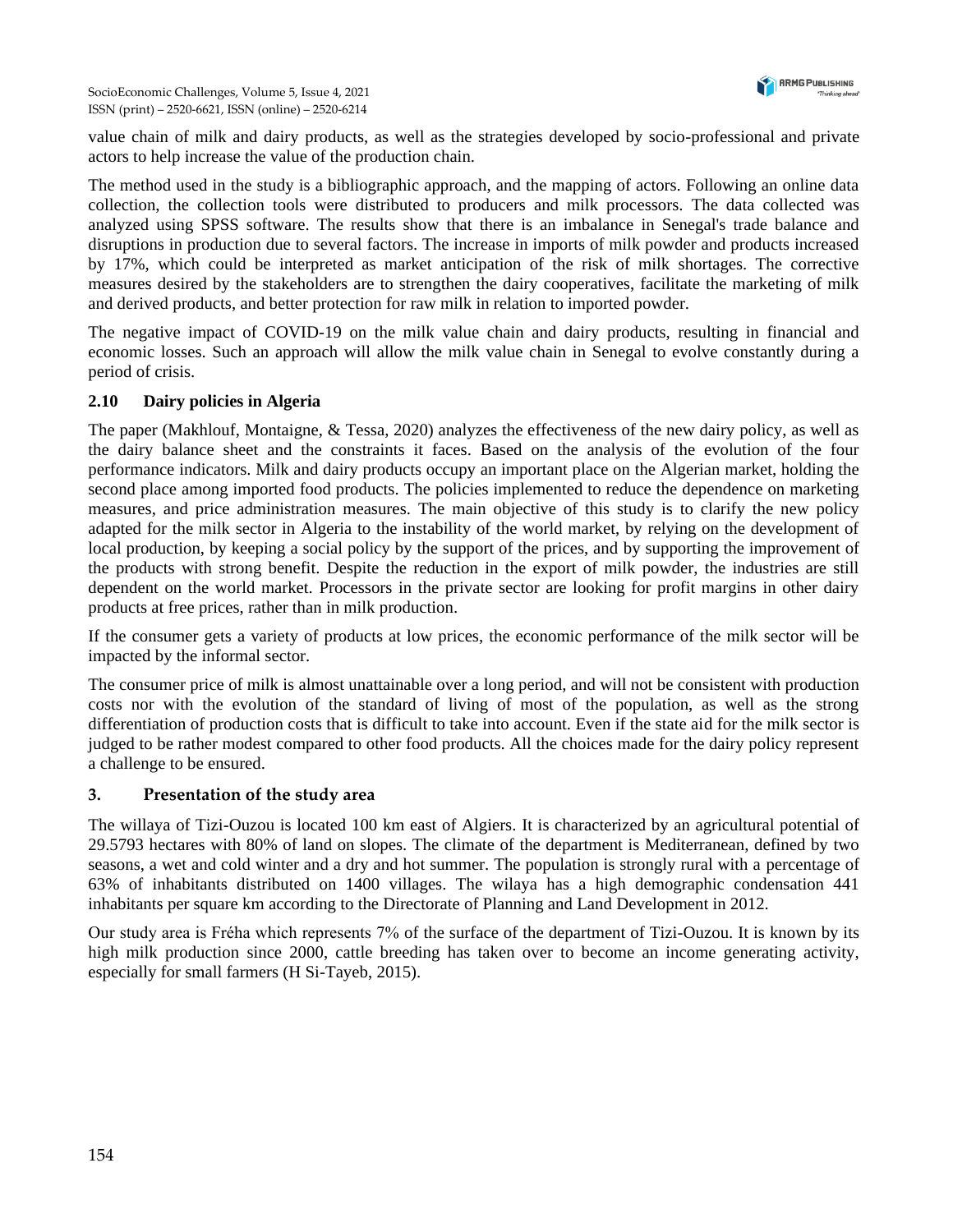

SocioEconomic Challenges, Volume 5, Issue 4, 2021 ISSN (print) – 2520-6621, ISSN (online) – 2520-6214



## **Figure 1. Study area department of Tizi-Ouzou commune of Freha**

Source: A. Mouhous, Characterization of dairy cattle breeding in Algeria, 2015.

#### **4. Data and method**

#### **4.1. Methodological approach**

Following the studies (Mouhous, Djellal, Guermah, & Kadi, 2020), (H.Sahraoui, T.Madani, & F.Kermouche, 2016), (Saidani, Ziam, Hamiroune, Righi, & Benakhla, 2019), we judged that the adapted approach for our study, will be to make a qualitative study, which is carried out near 30 stockbreeders in order to study the socioeconomic variables quoted in our review of literature. As well as a qualitative study, which is complementary, to detect the various brakes which meet the small stockbreeders on ground.

#### **4.2 Collection method**

Our data collection instruments are a questionnaire followed by an interview guide. The questionnaire was administered face-to-face and has five sections: Production and business activity, satisfaction, perceived value, recommendation intention, and breeder profile. The interview guide was administered to livestock professionals and included three themes: different marketing practices, organizational constraints faced by small-scale farmers and potential complementary resources to cow's milk.

#### **4.3 Questionnaire item**

Our questionnaire is composed of several sections:

- Respondent profile
- **Eligibility**
- Production and commercial activities
- **Satisfaction**
- Perceived value
- Intent to recommend.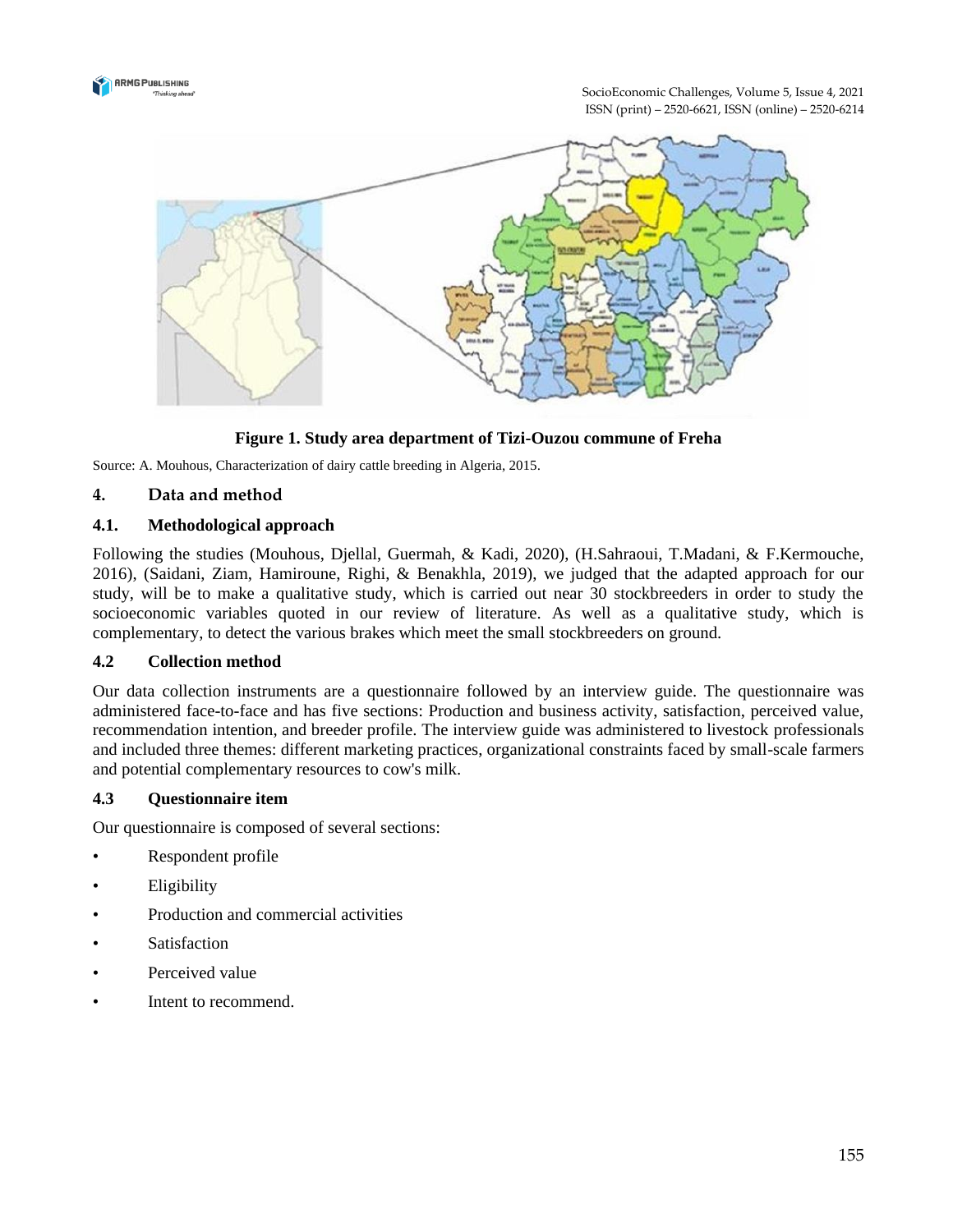

# **4.4 Sampling**

#### Table 1. Sampling

| Study population         | Small dairy producers with an animal population between 1-5 |
|--------------------------|-------------------------------------------------------------|
|                          | (cattle/goats)                                              |
| Sample size              | 30 breeders, and 6 professionals                            |
| Sampling method          | Snowball effect                                             |
| Collection tools         | Questionnaire and interview guide                           |
| Method of administration | Face to face                                                |
| Survey period            | 16/06/2021 to 26/06/2021                                    |
| Study area               | Mountainous regions Freha wilaya of Tizi-ouzou              |
| Processing tools         | SPSS, XLSTAT, Excel                                         |

Source: Author's own work.

#### **5. Results and discussion**

#### **5.1 Quantitative results**

According to the table below, we notice that our sample is composed of 18 men who represent 60% of our sample and 12 women who represent 40% of our sample. The results show that even women have an important role and contribute to the livestock activity. The age of the majority of the farmers varies between 45 and 54 years old, representing 53%.

Description of the sample

Table 2. Profile of respondents

| Variables | Features                  | Workforce | Percentage |
|-----------|---------------------------|-----------|------------|
| Type      | Male                      | 18        | 60%        |
|           | Woman                     |           | 40%        |
| Age       | 35a 44 years 45a 54 years |           | 16%        |
|           | 55 years and older        | I O       | 53%        |
|           |                           |           | 30%        |

Source: Own processing with SPSS.

#### *5.2 Descriptive analysis*

Table 3. Typical farm frequencies

| $\sim$ $\sim$<br>. .<br>Variables                         | $\alpha$ , and $\alpha$<br>الانا الحب | $\cdots$<br>$\sim$ |
|-----------------------------------------------------------|---------------------------------------|--------------------|
| exploitation<br>Anıma                                     | ◡                                     | $\sim$<br>3.6%     |
| $v_{\text{lan}}$<br>7.77.48<br>$\alpha$ itation<br>онанон | $\sim$ $\sim$<br>$\sim$ 0             | 4%<br>$\sim$       |

Source: Own processing with SPSS.

The results show that the majority of farmers have both animal and crop operations. It can be seen that farmers prefer to have mixed farms to cover the costs of feeding their animals. The results show that 46% of the farmers have a crop farm, 54% of them have an animal farm, and only 8% of the farmers do not have a mixed farm.

The results show also that 43% of the farmers own goats, and 57% of them own cows. It can be seen that cow milk is more important than goat milk in terms of profitability and production in the Tizi-ouzou area. The majority of producers process the milk produced by hand, with a percentage of 87%, with only 13% of them not processing. It can be seen that small-scale farmers are much more interested in artisanal milk processing than in direct sales.

The result obtained showed that our respondents process milk into cheese with a percentage of 26.5%, butter and the whey with a percentage of 25% each, and the curdled milk with 23.5%. It can be seen that small-scale farmers prefer to make cheese than other by-products.

From the results obtained, we see that most of the smallholders market their dairy products and other processing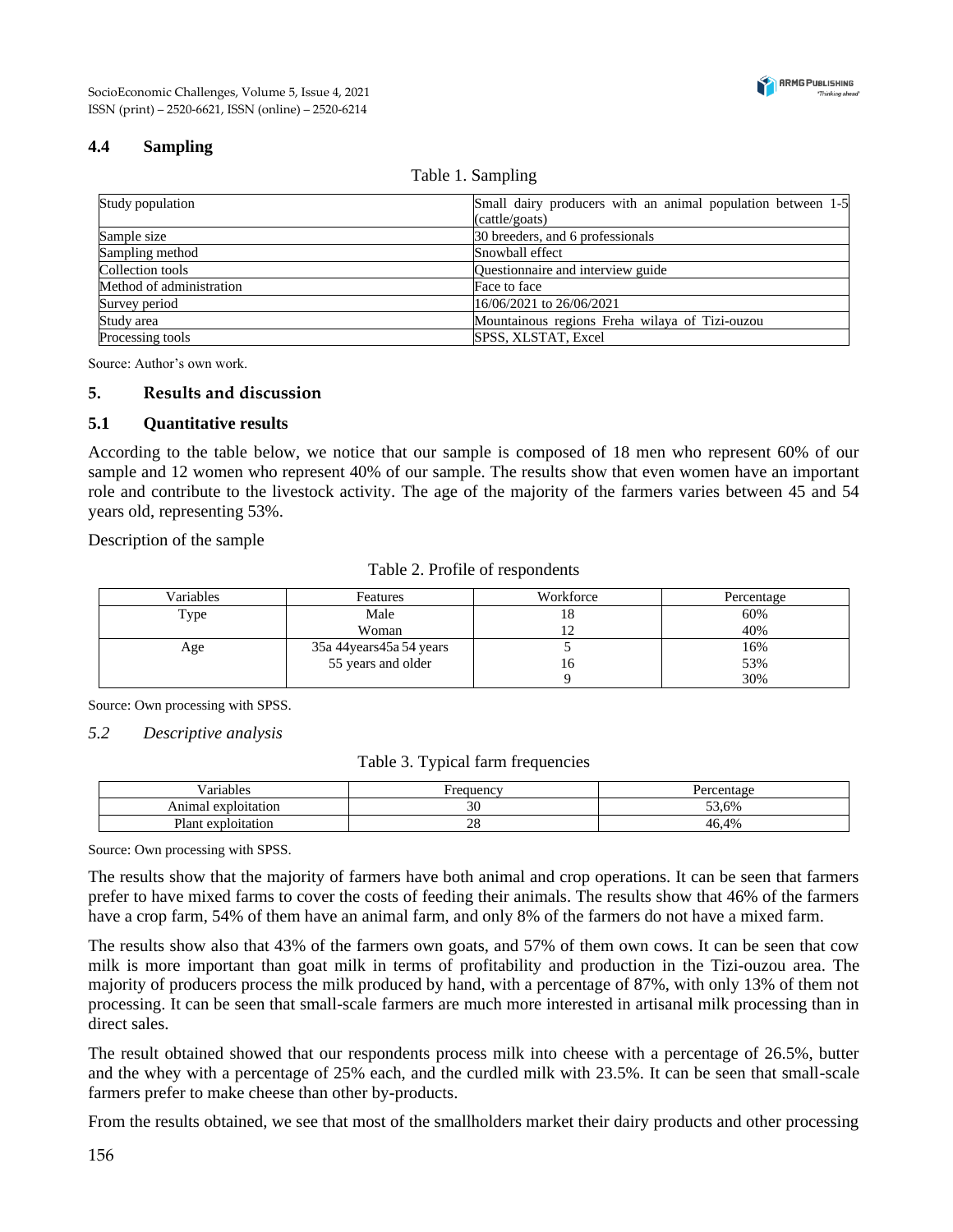

with a percentage of 87%, and only 13% who do not sell. It can be deduced that small producers are important actors, who also contribute to the growth of sales of dairy products.



Source: Own processing with SPSS.

## **Figure 2. Sales frequencies**

According to our results, we note that the majority of our respondents sell directly with a percentage of 42%, while 30% sell their products to collectors. We can see that small producers prefer to have more freedom by selling their products directly, than to sell their milk to collectors at fixed prices.

The results show that 64% of the small-scale farmers are paid in cash, while 36% of them are paid on time. It can be deduced that 64% of the respondents prefer to be paid in cash, so it can be seen that they are engaged in direct selling.

Why you do not sell your processed products?

More than half of our respondents say that they do not sell their processed products because they work only with collectors with a percentage of 52%, a percentage of 17.40% varied between lack of communication and "people are not ready for consumption". It is deduced that small producers cannot sell milk to collectors and process it at the same time.

Most of our respondents say they are "not at all satisfied" for profitability with a percentage of 33.30%, 23.30% say they are "somewhat satisfied" and a smaller part say they are "moderately and slightly satisfied". With a percentage of 20%.

These results show that there are factors that negatively impact the profitability of smallholder production.

|               | Strongly disagree | Disagree | Neutral | Agree  | Strongly agree |
|---------------|-------------------|----------|---------|--------|----------------|
| Hygiene       | $0.00\%$          | 13.30%   | 0%      | 80,00% | 6,70%          |
| Conservation  | 3.30%             | 10%      | 3,30%   | 80%    | 3,30%          |
| Sterilization |                   | 20%      | 10%     | 63.30% | 6.70%          |
| Milking       | $0.00\%$          | 27%      | 10,00%  | 56,70% | 6,70%          |

| Table 4. Frequency of satisfaction with production operating conditions |  |  |  |  |
|-------------------------------------------------------------------------|--|--|--|--|
|-------------------------------------------------------------------------|--|--|--|--|

Source: Own processing with SPSS.

According to the results obtained (Table n°4), the majority of the farmers say they "agree" on the hygiene and conservation conditions with a percentage of 80%, only 63% "agree" on sterilization, and 56.70% "agree" on milking. It can be seen that the conditions of the small producers' farms are quite favourable for carrying out their activities.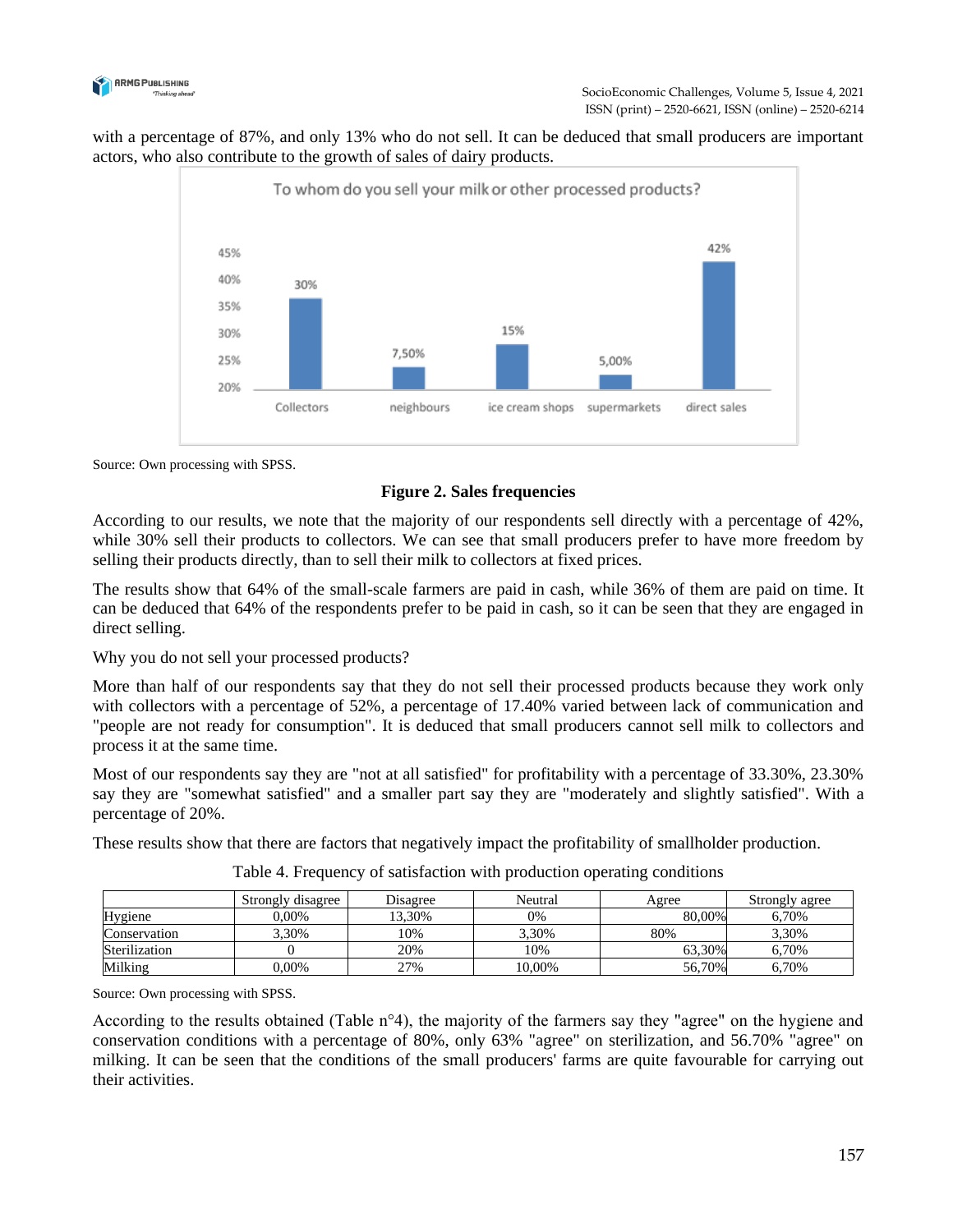

# What are your challenges?



Source: Own processing with SPSS.

#### **Figure 3. Frequency of difficulties**

The graph shows that small-scale milk producers face several challenges in their production, with the percentage of lack of specialized equipment at 25%, feed at 23.90%, animal diseases at 24.80%, and climate at 19.30%.

With 50% of the respondents find that their product is good compared to other breeders in the region, 40% say their products are "very good", and only 10% find that their products are "excellent". We can see that the small breeders make quality products and have a competitive spirit.

On a scale of 1 to 5, do you think the quality of your products meets the expectations of your potential customers?

| Table 5. Quality frequencies |  |
|------------------------------|--|
|------------------------------|--|

| 'eutra. | $\alpha$ in $\alpha$ | 0000<br>яν<br>ົນພ<br>$\overline{\phantom{a}}$ |
|---------|----------------------|-----------------------------------------------|
| 70%     | 70%                  | 30%                                           |

Source: Own processing with SPSS.

The majority of small producers "agree" on the quality of their products with a percentage of 70%, 16.70% are "neutral", and only 13% of respondents are "very agree".

On a scale of 1 to 5, do you think the quality of your products justifies their price?

With 50% of respondents are neutral, while 40% "agree", and only 10% of respondents "strongly agree". It can be seen that small producers who sell directly are convinced that their product deserves the price set.

Do you intend to expand your business in the future?

|  |  |  | Table 6. Frequency of intent to expand activity |  |  |
|--|--|--|-------------------------------------------------|--|--|
|--|--|--|-------------------------------------------------|--|--|

|                | not | not<br>سوري<br>o ho<br>жня | . know<br>. Jor | Probably                   | :†1n1f<br>ЪC |
|----------------|-----|----------------------------|-----------------|----------------------------|--------------|
| Resu<br>-sult. | 70% | 70%                        | 20%             | 700 <sub>6</sub><br>$\sim$ | 30%          |

Source: Own processing with SPSS.

The table n°6 shows that 36.70% of the farmers plan to expand their farms, and 30% of them are certain to do so. We can deduce that there is a significant development perspective in the livestock activity. The results also shows that the majority of small producers have an average level with a percentage of 53%, only 17% of our sample have a higher level.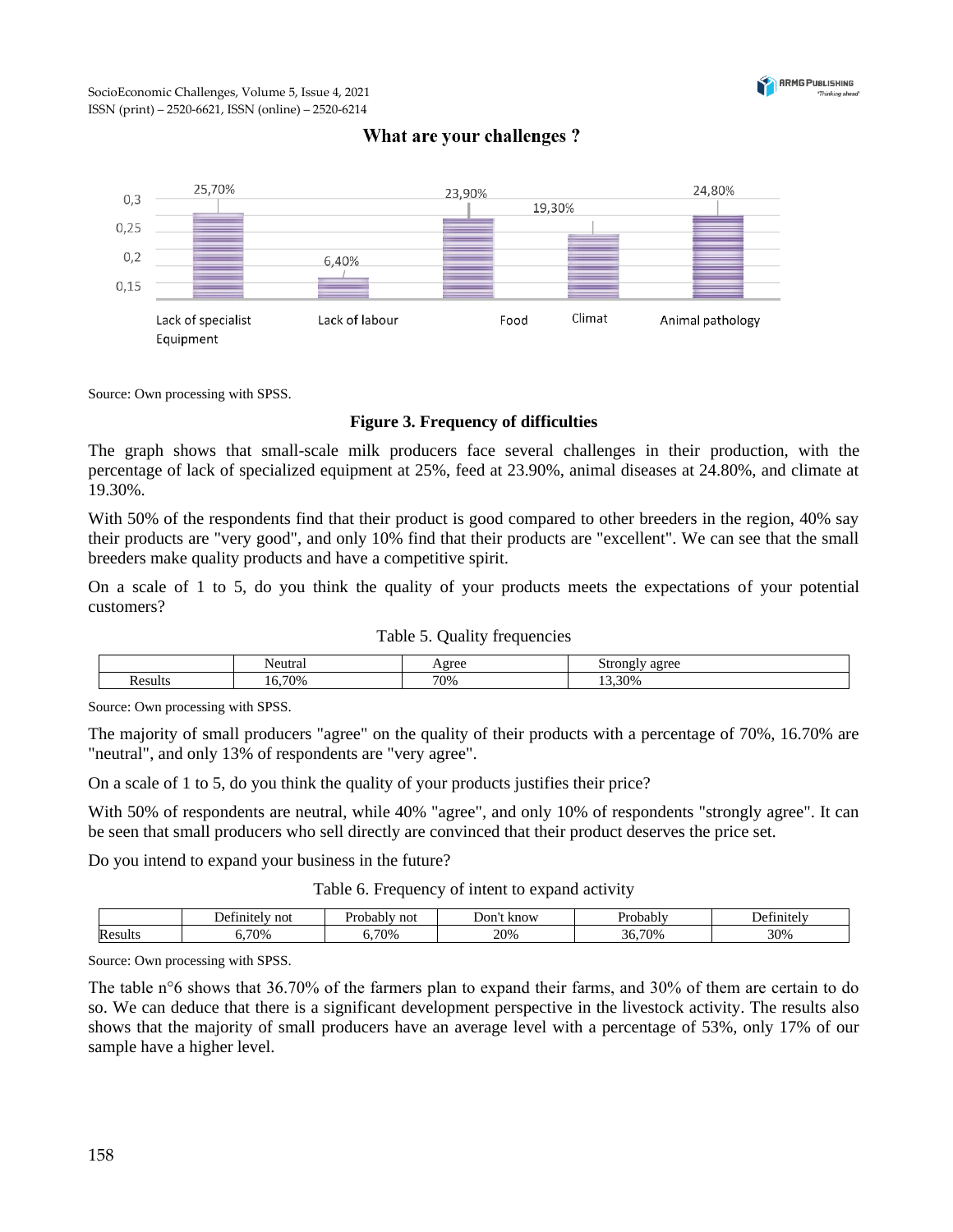



# **5.2 Principal Correspondence Analysis PCA**

Source: XLSTAT.

#### **Figure 5. Marketing variables and type of animals on the farm**

The graph allows us to note that the variables indicated are very weakly correlated. It can be seen that the marketing of dairy products and the animal breed have a negative relationship.



Source: XLSTAT.

#### **Figure 6. Variables satisfaction, artisanal transformation and marketing of the product**

Following the results of the graph. The variables are moderately correlated; there is a weak relationship between the satisfaction of milk, marketing of the product and artisanal processing.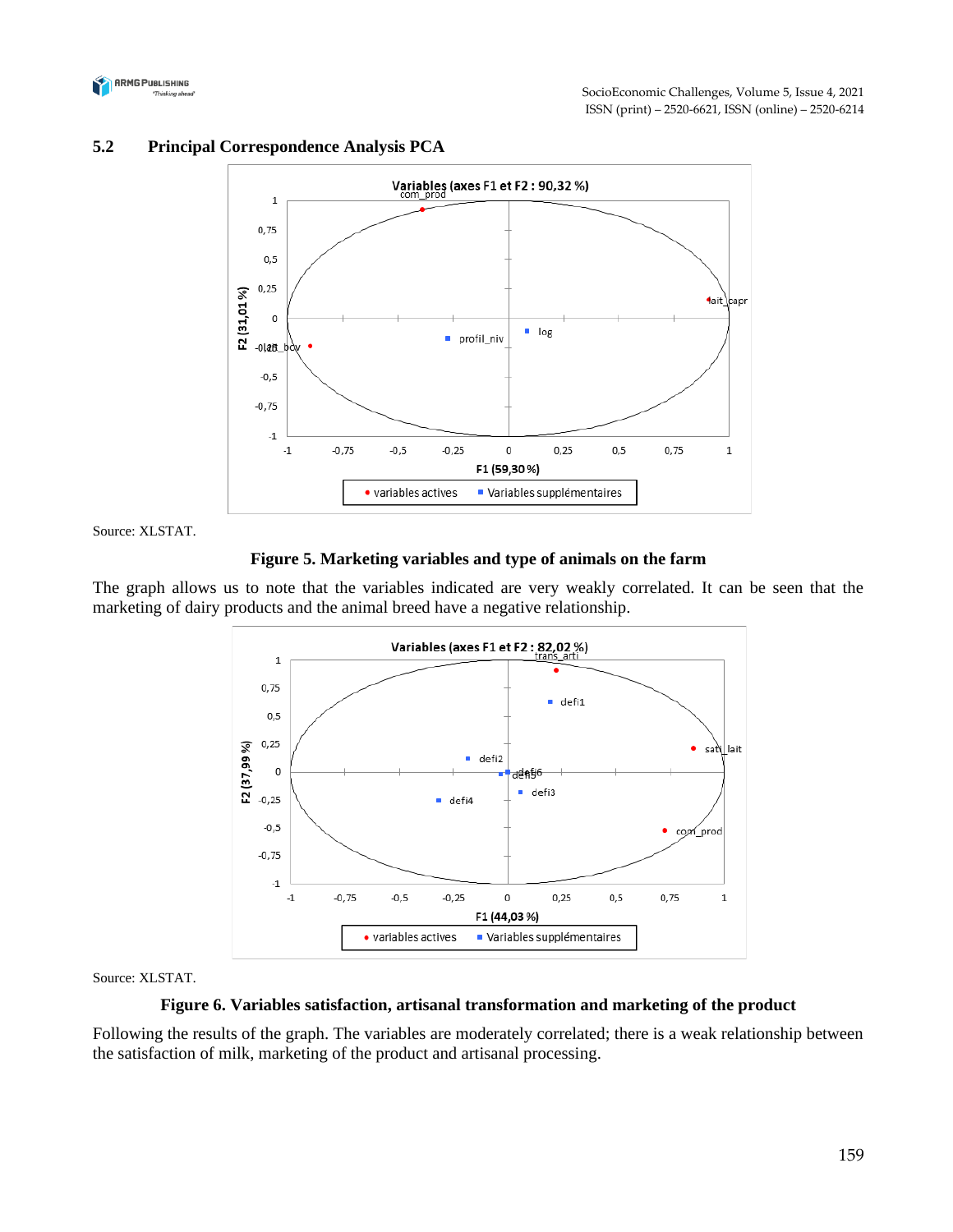



Source: XLSTAT.

# **Figure 7. Variables satisfaction, production profitability, product quality**

The graph shows that there is a positive relationship between the degree of satisfaction with hygiene conditions, production profitability and product quality. It is also noted that there is a strong correlation between the rating of the products and the degree of satisfaction with the milk produced.

## **5.3 Cross-tabulations**

The table 7 shows us that there is a significant relationship between bovine milk and collectors. It can be seen that collectors prefer to collect bovine milk. The results of the table show that goat milk producers do not sell their products to collectors.

The table shows that goat milk producers prefer to sell their product through direct channels.

|        |     | Production profitability |                       |                         |                       |                         |       |
|--------|-----|--------------------------|-----------------------|-------------------------|-----------------------|-------------------------|-------|
|        |     | Not at all satisfied     | Not very<br>satisfied | Moderately<br>satisfied | Somewhat<br>satisfied | Completely<br>satisfied | Total |
| Power  | Yes |                          |                       |                         |                       |                         |       |
| supply | No  |                          |                       |                         |                       |                         |       |
| Total  |     | 10                       |                       |                         |                       |                         | 30    |

Table 7. Profitability/Feeding variables

Source: Own processing with SPSS

It is found that there is a significant influence between the degree of satisfaction of the producer's profitability and the feeding of the animals on the farm.

The majority of respondents are "not at all satisfied" with the profitability of their production, and are impacted by food disruptions.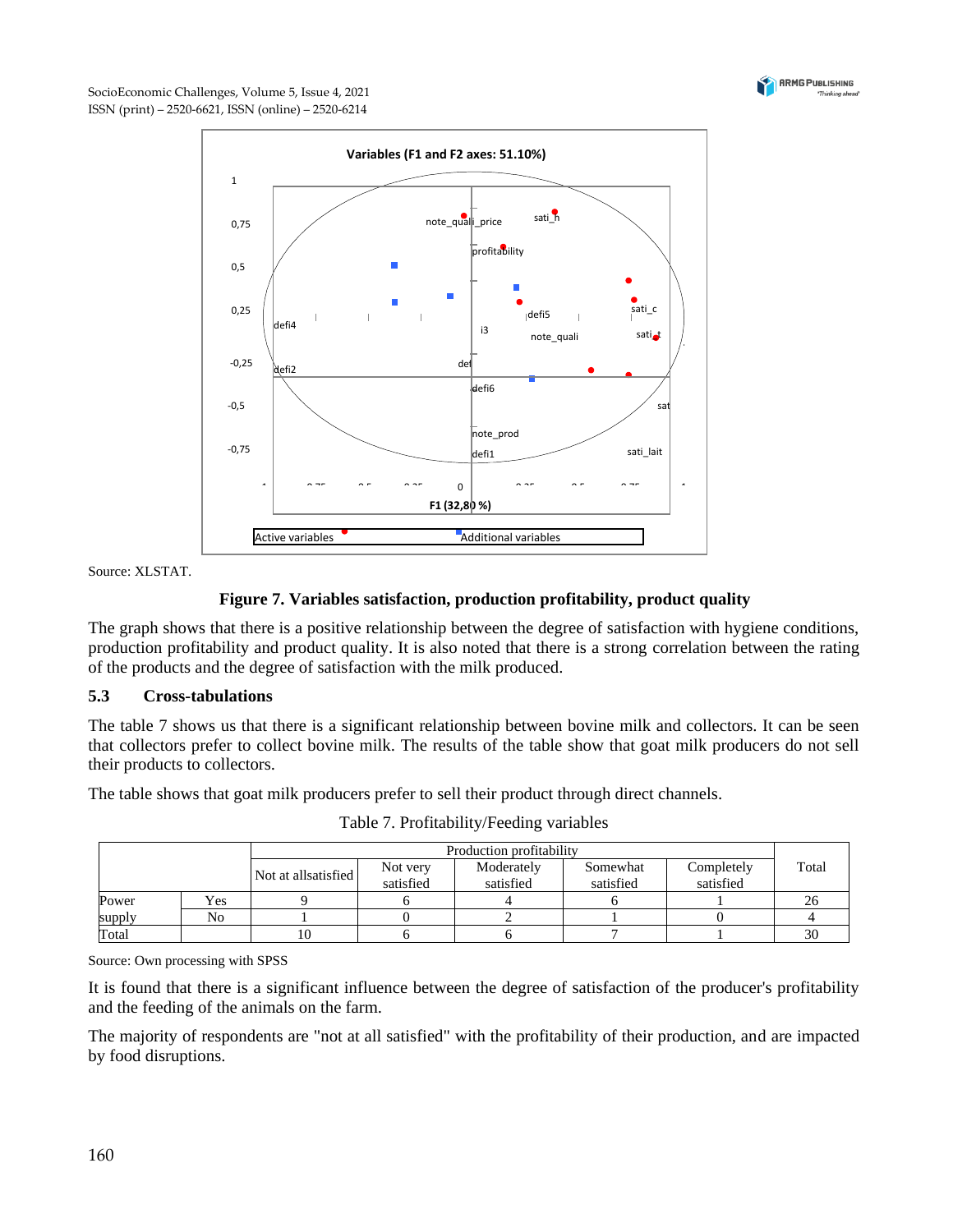

|           |                |                      | Production profitability |                         |                        |                         |       |
|-----------|----------------|----------------------|--------------------------|-------------------------|------------------------|-------------------------|-------|
|           |                | Not at all satisfied | Not very<br>satisfied    | Moderately<br>satisfied | Somew hat<br>satisfied | Completely<br>satisfied | Total |
|           | Koranic school |                      |                          |                         |                        |                         |       |
|           | Primary        |                      |                          |                         |                        |                         |       |
| Level of  | Medium         |                      |                          |                         |                        |                         | 15    |
| education | Secondarv      |                      |                          |                         |                        |                         |       |
|           | Superior       |                      |                          |                         |                        |                         |       |
|           | Self-taught    |                      |                          |                         |                        |                         |       |
| Total     |                | 10                   |                          |                         |                        |                         | 30    |

# Table 8. Profitability/level of education variables

Source: Own processing with SPSS

From the results of the table, it can be seen that most of the respondents who have a lower than average level of education are "not at all satisfied" with the profitability of their production.

#### **5.4 Qualitative study**

#### *5.4.1 Marketing practices*

Question: Tell me about the different marketing practices that farmers adopt?

| <b>Initials</b> | Position                                          | Verbatimes                                                                                                                                      |
|-----------------|---------------------------------------------------|-------------------------------------------------------------------------------------------------------------------------------------------------|
| M.D             | Farmer and milk producer<br>Intensive cattle farm | Cattle milk<br>Informal circuit: price volatility, direct sales<br>Formal channel: Fixed price, sale to collectors                              |
| M.N             | Dr. veterinarian, dairyfarmer                     | Goat milk: anarchic, poorly organised<br>Different marketing channels, poor organization<br>of the sector, difficulties in accessing the market |
| M.A.            | Milk collector (Soummam)                          | Cattle milk<br>Sale only to collectors, fixedprice.<br>Other sales channels, prices vary according to<br>the breeder.                           |
|                 |                                                   | Goat milk<br>Collectors are not interestedin goat's milk                                                                                        |
| M.O             | Cattle and goat farmer                            | Poor organization, anarchic trade, different<br>circuitsbecause of subsidies                                                                    |
| G.A             | Farmer and small livestock producer               | Favourable informal circuit, direct sale, sale to<br>collectors                                                                                 |

# Table 9. Verbatim Marketing Practices

Source: Author's own work.

There are two types of marketing channels in Algeria, the informal channel and the formal channel. The poor organization of the dairy sector affects the marketing practices of milk producers. It can be seen that farmers prefer to set their own prices and market their products through informal channels. The low production of goat milk does not interest collectors, which explains why goat milk producers use informal channels for marketing practices.

#### *5.4.2 The brakes on production*

Question: What is the obstacles of breeders?

| <b>Initials</b> | Position                                               | <b>Verbatimes</b>                                                                                          |
|-----------------|--------------------------------------------------------|------------------------------------------------------------------------------------------------------------|
| M.D             | Farmer and milk producer<br>Intensive cattle operation | Food prices, climate, bad practices,<br>marketing of products, financial means of<br>the breeder, diseases |
| M.N             | Dr. veterinarian, dairyfarmer                          | The market, Rough terrain, food, prices,<br>distribution, cultural factors                                 |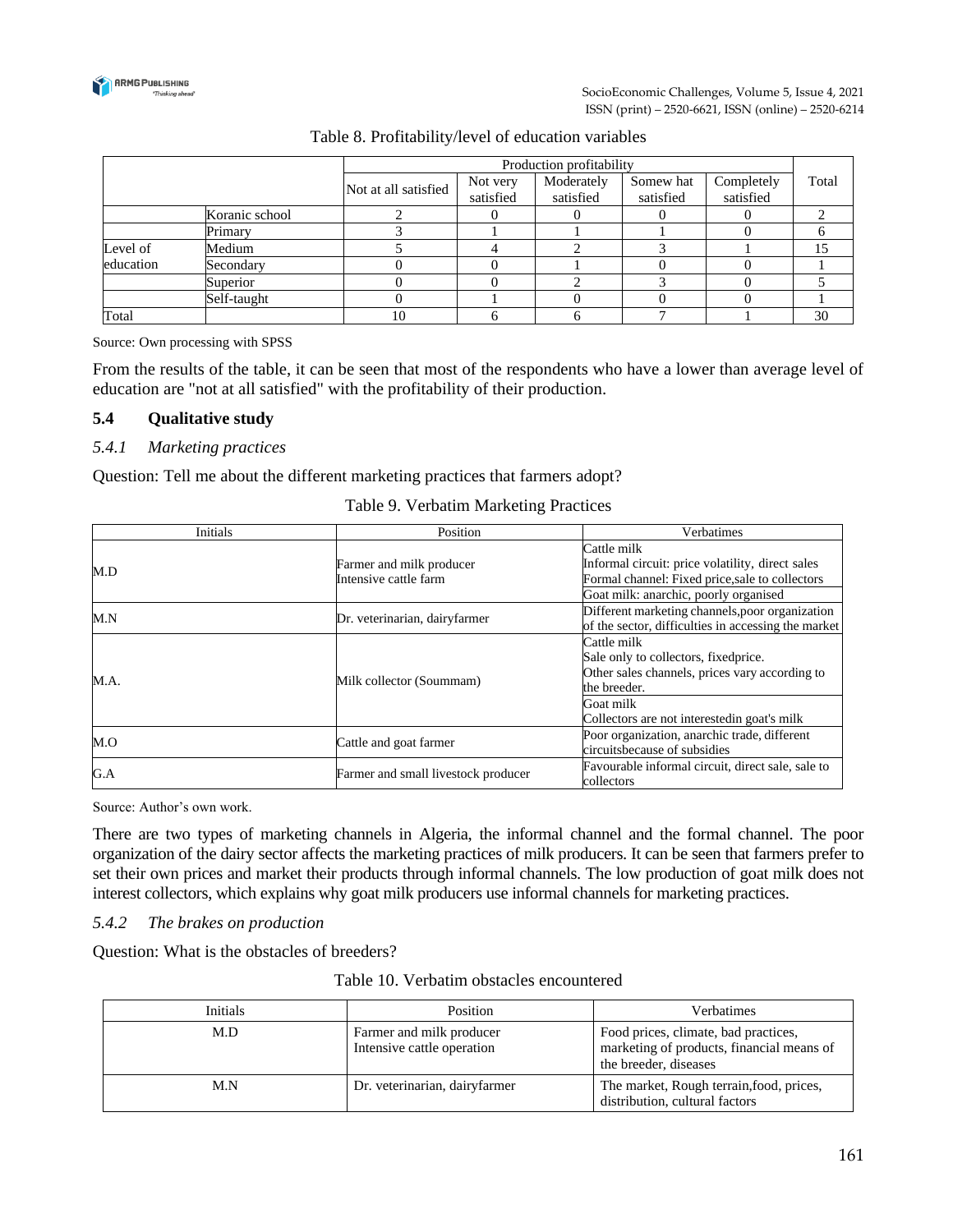

| Initials | Position                           | Verbatimes                                                                                                      |
|----------|------------------------------------|-----------------------------------------------------------------------------------------------------------------|
| M.A.     | Milk collector (Soummam)           | Covid-19, Prices, Feed, climate, milk<br>quality, diseases, lack of means, hygiene,<br>poor husbandry practices |
| M.O      | Cattle and goat farmer             | Lack of space, Food, climate, Price,<br>distribution, covid 19, marketing, Quality                              |
| G.A      | Farmer and small livestockproducer | Breeds, prices, climate, pathologies, lack of<br>means, cultural factors, hygiene                               |

#### Table 10 (cont.). Verbatim obstacles encountered

Source: Author's own work.

Respondents testify that there are many factors that impact the dairy sector in Algeria. According to M.D.'s testimony, the price of livestock feed has not stopped increasing since 2016 to date. The Covid-19 which has negatively impacted the distribution and collection of milk, the climatic factor, Algeria has experienced several periods of drought that were not favorable to production. Some producers found themselves having to pay for water supplies.

The socio-cultural factor that prevents the use of private land for natural animal feeding. The lack of means of the stockbreeders which has a negative impact on the production conditions, as well as the level of education.

#### *5.4.3 The resources of the dairy basin*

Question: Algeria has several other resources such as goat milk and sheep milk, why do you think they are not exploited?

| <b>Initials</b> | Position                                               | Verbatimes                                                                                                                         |  |
|-----------------|--------------------------------------------------------|------------------------------------------------------------------------------------------------------------------------------------|--|
| M.D             | Farmer and milk producer Intensive<br>cattle operation | Difficulty in selling goat's milk, genetic<br>problem, lack of research, raw milk easily<br>perishable, more expensive processing, |  |
| M.N             | Dr. veterinarian, dairy farmer                         | Low profitability for farmers, no<br>collections, lack of dairy breeds                                                             |  |
| M.A.            | Milk collector (Soummam)                               | We do not collect goat milk, not known in<br>our region, low production, low<br>profitability, not interesting                     |  |
| M.O             | Cattle and goat farmer                                 | The cow produces better, low production,<br>more expensive milk, price of materials,                                               |  |
| G.A             | Farmer and small livestock producer                    | Poor organization of the sector, lack of<br>dairy breeds, lack of professionalism                                                  |  |

|  |  | Table 11. Dairy pool resources |
|--|--|--------------------------------|
|  |  |                                |

Source: Author's own work.

According to the results obtained, it can be seen that other resources that are complementary to bovine milk production are neglected and poorly organized. The production of goat milk does not interest farmers because of the low profitability of production, as well as the scarcity of collectors of goat milk. The characteristics of goat milk, raw milk easily perishable, and the processed products from goat milk have quite high prices, which probably impact the intention of purchase of consumers, and explains the difficulty of its marketing. The lack of communication about its resources has a negative effect on the consumer culture, as people are not used to consuming a product derived from sheep or goat milk. The genetics of the breeds of goats and sheep that exist in Algeria have a low milk production; the lack of professionalism in this sector has consequences, which can influence the growth of the dairy basin. According to Mr. N.B., "as far as sheep milk is concerned, it is feasible to breed a male that is compatible with the female breed of Oued Djelal, in order to obtain a milk-producing breed, an experiment that has been successful in Jordan.

For goat farms, it is better to make nurseries of Spanish Murcia goat, the best is to think of making industrial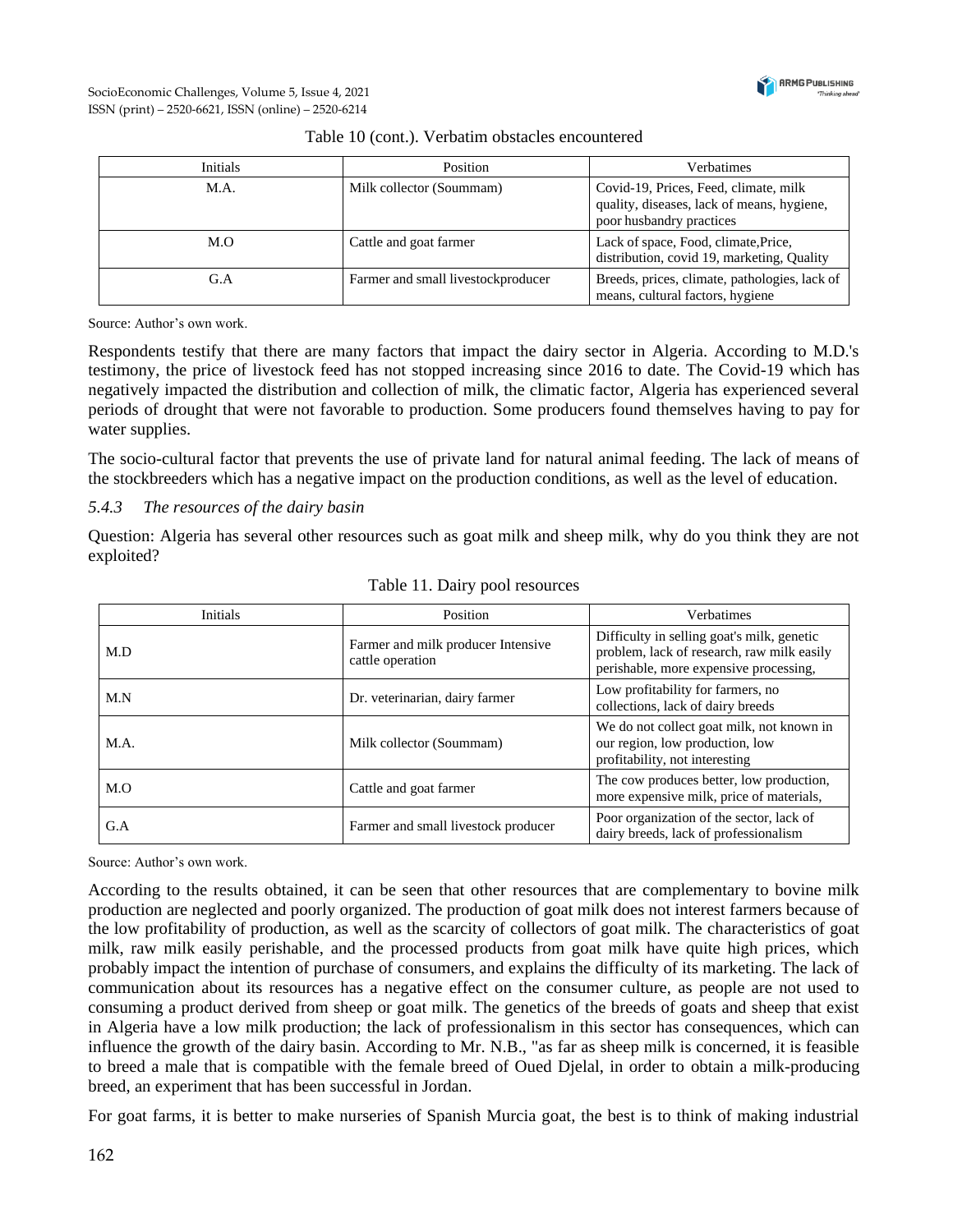

farms more important to be able to supply the goat milk, which is more important than the cow milk.

# **6. Discussion**

# **6.1 Socio-economic situation of small-scale livestock farmers**

The results of our research show that the activity of the breeding in the region of Tizi-Ouzou is practiced by the women and the men with a percentage of 60% which represents the male gente, and 40% represents the female genre. These results are similar to the study of (S.A.KADI and al, 2014) which shows that the activity of the breeding is a male activity with a percentage of 86,2% which represents the men.

The average age of the breeders varies between 45 and 54 years, which represents 53% of the sample studied. According to the study of (k.Dieng, 2014), the average age of the 242 actors in his sample is 44 years. While the results of (S.A.KADI, 2013) show that, the average age varies between 30-60 years with a percentage of 73%. (Mouhous, Djellal, Guermah, & Kadi, 2020) the average age of the farmers is 35 years. It can be seen that the results of our research are close to the work of other researchers in the dairy sector.(Mouhous, Djellal, Guermah, & Kadi, 2020) Its results prove that livestock activity is practiced much more by adults, and neglected by young people.

As for the level of education of the farmers, our study shows that the majority of the small producers have an average level with a percentage of 53%; only 17% of our sample have a higher level. Comparing our results with the results of the study of (k.Dieng, 2014) only 0.8% have a higher level. According to (S.A.KADI, 2013) the level of education among the herders is often low, with a percentage of 32% who have an average level and only one herder who has higher education. The results show that all the respondents' main activity is cattle farming. Less than 5% have a secondary activity. We can validate our hypothesis H2 "The socio-economic status of small- scale dairy farmers has a direct relationship with the productivity and profitability of the farmers".

## **6.2 Business practices**

According to the results of our study, the milk sector in Algeria comprises two marketing channels, the formal and the informal, unlike the dairy sector in Switzerland, which comprises three main sales channels: industrial products, cheeses and other dairy specialties. (Sophie Reviron, 2018). According to our results, farmers prefer to set the price themselves by selling their milk production directly with a percentage of 42%. According to the study by (Hochuli, Hochuli, & Schmid, 2021) Farmers are engaging in direct marketing, for a better income. Consumers are looking for security of supply and traceability of products.

According to the authors, the goat milk sector in the wilaya of Tizi-Ouzou remains less structured. The collectors target the farms with easy access and approved. Our qualitative study shows that collectors are not interested in goat milk because of its low profitability. This explains the poor organization of commercial practices of the actors of the dairy basin in the region of Tizi-Ouzou. 50% of the respondents find that their product is good compared to other breeders in the region, 40% say that my products are "very good", our study shows that small breeders make quality products and have a competitive spirit. According to (Sophie Reviron, 2018) the originality and quality of the ingredient is a key element in determining its value. We can therefore validate our hypothesis H1 "The lack of goat milk collectors negatively impacts the milk production ier of goat flocks."

# **6.3 Organizational barriers**

In the majority of the farms visited, small-scale milk producers face several challenges during production, we found quite high percentages regarding the lack of specialized equipment with a rate of 25%, feed at 23.90%, animal diseases at 24.80%, and finally the climate with a percentage of 19.30%. The results of our study are close to the different researches established in the literature review. According to (J.P., 2016) In this study, we found that food is a key factor influencing the strategies of producers and agricultural enterprises, (Lazereg, Bellil, Djediane, & Zaidi, 2020) the food is a key factor that influences the strategies of producers and agricultural enterprises. The dairy production in Algeria knows several structural flaws, which prevent the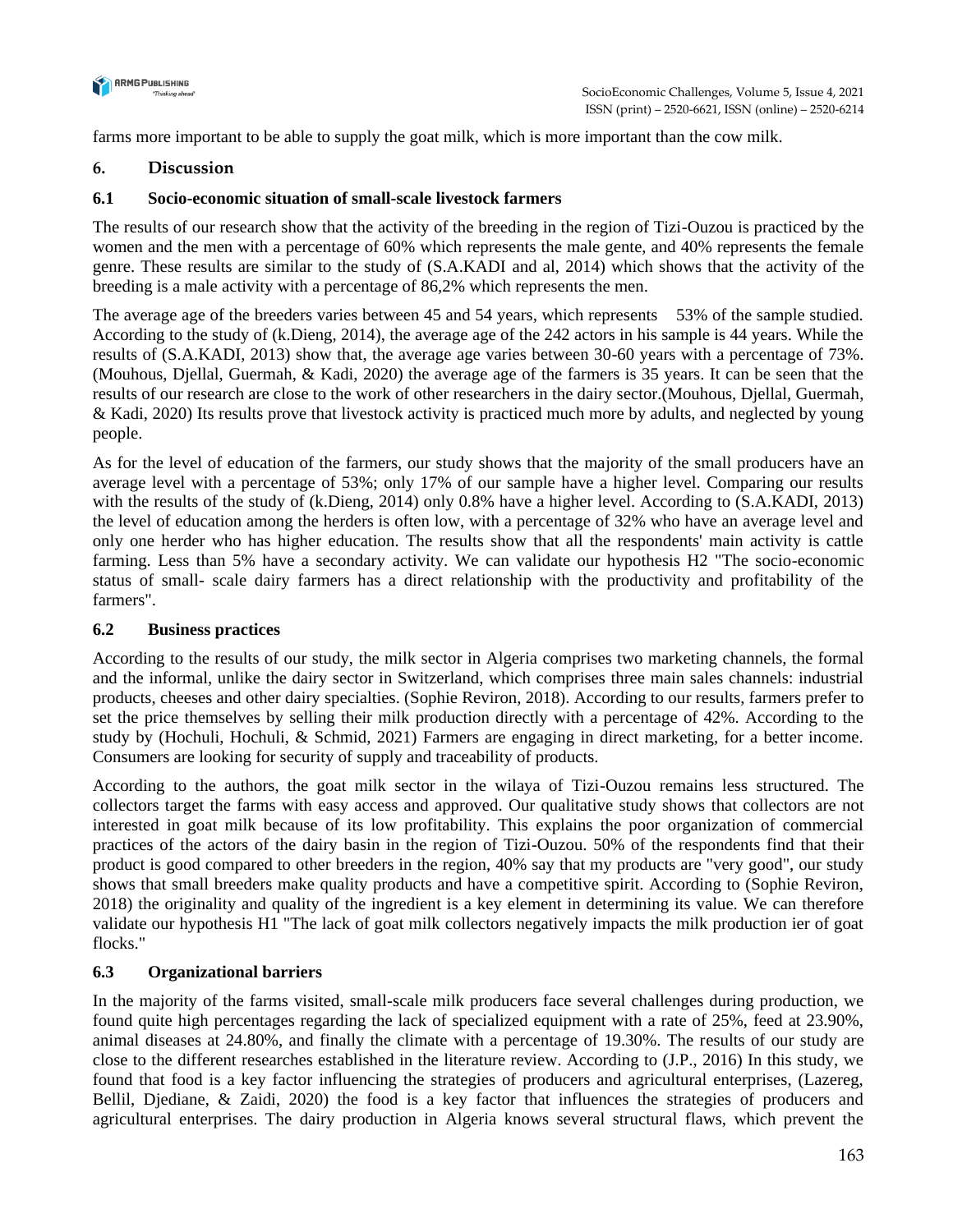

normal development of the production process; the climatic conditions form a limiting factor of the evolution of this sector, especially the cheese production that constitutes the main obstacle.

According to (J.P., 2016) Food plays an important role in the production and variation of the quality of milk (Kebaili, 2021). 17.40% of our respondents say that they do not have communication around their products, which has a strong impact on milk production and marketing. According to (Barragan-ochoa, 2018) the factors that impact the normal course of the marketing process are the distribution of perishable dairy products to the consumers, as well as the poor means of communication.

The geographical location of the dairy sectors is an important element in the strategic orientation towards specialization or diversification. We can therefore confirm our hypothesis H3 "The poor management of actors, the lack of instruction and professionalism negatively impact the production of small-scale farmers.

## **7. Conclusion**

Our study aimed at finding out the organizational constraints faced by smallholder farmers, and identifying their different marketing practices. The results of our study confirm that the majority of cattle farmers sell their products to collectors, unlike small-scale goat farmers who favour direct sales due to the lack of goat milk collectors who consider it unprofitable for them. On the other hand, we found through interviews with professionals, that there are flaws, and brakes that impact negatively on dairy production and marketing. It was found that most farmers are not satisfied with their profitability; due to several factors including the price of feed which has been increasing since 2016, climate changes that negatively impact the farms. Several cow and goat farmers spend on water supply for their livestock, as well as socio-economic and cultural factors, including the level of education that influences the breeding practices, according to M.D "those who have inherited this knowledge do not apply breeding practices according to the standards".

The instability of this sector and the lack of income for farmers lead them to engage in other activities, which results in a lack of professionalism and innovation in this area. The impact of covid-19 has caused changes in the distribution of milk and feed, which has led to an increase in prices, while at the same time the price of milk has not changed. Following our results, we can say that our two hypotheses formulated at the beginning of our work are confirmed. We encountered limitations during our field study, such as the inaccessibility of smallscale farmers in the mountainous regions of Freha. The constraint of the Kabyle language, which poses a communication barrier between the interviewer and the respondents. Some did not want to answer the questionnaire because of their confidential marketing practices.

Finally, we suggest that small breeders follow training courses on breeding methods and good practices, and improve hygiene and sterilization conditions on the farms, and strengthen the health control systems at the farm level. The contribution of the Algerian state for the regularization of the prices of animal products. To practice a good communication around the products processed by the small breeders to increase the marketing and sensitize the consumers to consume natural products. Exploit various other resources such as sheep milk by improving the dairy breeds of Ouled Djellal. Orient goat farms towards intensive operations, and promote dairy breeds such as the Spanish Murciana and the French Saanen.

## **Funding:** self-funded.

**Author contribution:** conceptualization, Lyna Mokhtari, Mehdi Bouchetara, Messaoud Lazreg; data curation, Lyna Mokhtari, Mehdi Bouchetara, Messaoud Lazreg; formal analysis, Mehdi Bouchetara, Lyna Mokhtari, Messaoud Lazreg; funding acquisition, Lyna Mokhtari, Mehdi Bouchetara; investigation, Lyna Mokhtari, Mehdi Bouchetara; methodology, Mehdi Bouchetara, Messaoud Lazreg, Lyna Mokhtari; software, Messaoud Zerouti; supervision, Mehdi Bouchetara, Messaoud Lazreg; validation, Sabrina Iraten, Lamia Elmokretar, Messaoud Lazreg, Mehdi Bouchetara; visualization, Mehdi Bouchetara; writing – original draft, Mehdi Bouchetara, Lyna Mokhtari, Messaoud Lazreg; writing – review & editing, Mehdi Bouchetara, Messaoud Lazreg, Lyna Mokhtari.